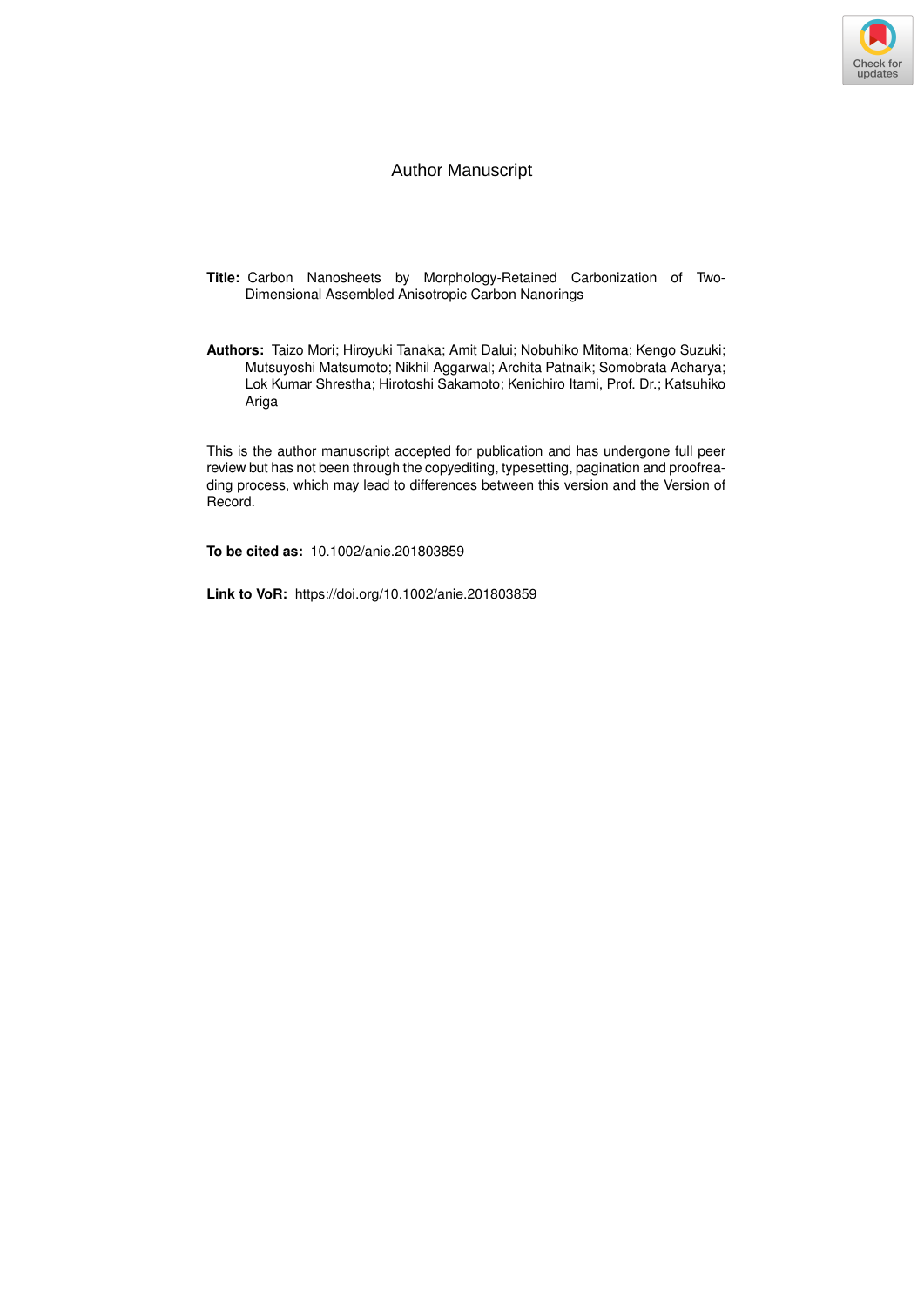# **Carbon Nanosheets by Morphology-Retained Carbonization of Two-Dimensional Assembled Anisotropic Carbon Nanorings**

Taizo Mori,<sup>[a,†]</sup> Hiroyuki Tanaka,<sup>[b,†]</sup> Amit Dalui,<sup>[a]</sup> Nobuhiko Mitoma,<sup>[b]</sup> Kengo Suzuki,<sup>[d]</sup> Mutsuyoshi Matsumoto,<sup>[d]</sup> Nikhil Aggarwal,<sup>[e]</sup> Archita Patnaik,<sup>[e]</sup> Somobrata Acharya,<sup>[f]</sup> Lok Kumar Shrestha,<sup>[a]</sup> Hirotoshi Sakamoto,<sup>[b]</sup> Kenichiro Itami,\*<sup>[b,c]</sup> and Katsuhiko Ariga\*<sup>[a,g]</sup>

**Abstract:** Two-dimensional (2D) carbon nanomaterials possessing promising physical and chemical properties find applications in highperformance energy storage devices and catalysts. However, largescale fabrication of 2D carbon nanostructures is based on a few specific carbon templates or precursors and poses a formidable challenge. Here, we report a new bottom-up methodology for carbon nanosheet fabrication using a newly designed anisotropic carbon nanoring molecule, CPPhen. CPPhen was self-assembled at a dynamic air-water interface with a vortex motion to afford molecular nanosheets, which were then carbonized under inert gas flow. Their nanosheet morphologies were retained after carbonization, which has never been seen for low-molecular weight compounds. Furthermore, adding pyridine as a nitrogen dopant in the selfassembly step successfully afforded nitrogen-doped carbon nanosheets containing mainly pyridinic nitrogen species.

Various carbon nanomaterials obtained by bottom-up

| [a]                                                                                                                                                                                                                                                                    | Dr. T. Mori, Dr. A. Dalui, Dr. L. K. Shrestha, Dr. K. Ariga                       |
|------------------------------------------------------------------------------------------------------------------------------------------------------------------------------------------------------------------------------------------------------------------------|-----------------------------------------------------------------------------------|
|                                                                                                                                                                                                                                                                        | World Premier International (WPI) Center for Materials                            |
|                                                                                                                                                                                                                                                                        | Nanoarchitectonics (NAMA)                                                         |
|                                                                                                                                                                                                                                                                        | National Institute for Materials Science (NIMS)                                   |
|                                                                                                                                                                                                                                                                        | Namiki 1-1, Tsukuba, Ibaraki 305-0044 (Japan)                                     |
|                                                                                                                                                                                                                                                                        | E-mail: ARIGA.Katsuhiko@nims.go.jp                                                |
| [b]                                                                                                                                                                                                                                                                    | Dr. H. Tanaka, Dr. N. Mitoma, Dr. H. Sakamoto Prof. Dr. K. Itami                  |
|                                                                                                                                                                                                                                                                        | JST-ERATO Itami Molecular Nanocarbon Project and Graduate                         |
|                                                                                                                                                                                                                                                                        | School of Science                                                                 |
|                                                                                                                                                                                                                                                                        | Nagoya University                                                                 |
|                                                                                                                                                                                                                                                                        | Chikusa, Nagoya 464-8602 (Japan)                                                  |
|                                                                                                                                                                                                                                                                        | E-mail: <i>itami@chem.nagoya-u.ac.jp</i>                                          |
| $\lceil c \rceil$                                                                                                                                                                                                                                                      | Prof. Dr. K. Itami                                                                |
|                                                                                                                                                                                                                                                                        | Institute of Transformative Bio-Molecules (WPI-ITbM)                              |
|                                                                                                                                                                                                                                                                        | Nagoya University                                                                 |
|                                                                                                                                                                                                                                                                        | Chikusa, Nagoya 464-8602 (Japan)                                                  |
| [d]                                                                                                                                                                                                                                                                    | Dr. K. Suzuki, Prof. Dr. M. Matsumoto                                             |
|                                                                                                                                                                                                                                                                        | Department of Materials Science and Technology                                    |
|                                                                                                                                                                                                                                                                        | Tokyo University of Science,                                                      |
|                                                                                                                                                                                                                                                                        | 6-3-1 Niijuku, Katsushika-ku, Tokyo 125-8585, Japan                               |
| [e]                                                                                                                                                                                                                                                                    | Dr. N. Aggarwal, Dr. A. Patnaik                                                   |
|                                                                                                                                                                                                                                                                        | Department of Chemistry                                                           |
|                                                                                                                                                                                                                                                                        | Indian Institute of Technology Madras, Chennai 600 036, India                     |
| $[f] % \begin{center} % \includegraphics[width=\linewidth]{imagesSupplemental_3.png} % \end{center} % \caption { % Our method can be used for the method. % The method is used in the image. % Note that the method is used in the image. % } % \label{fig:example} %$ | Dr. S. Acharya                                                                    |
|                                                                                                                                                                                                                                                                        | Center for Advanced Materials (CAM)                                               |
|                                                                                                                                                                                                                                                                        | Indian Association for the Cultivation of Science (IACS)                          |
|                                                                                                                                                                                                                                                                        | Jadavpur, Kolkata 700 032 (India)                                                 |
| [g]                                                                                                                                                                                                                                                                    | Prof. Dr. K. Ariga                                                                |
|                                                                                                                                                                                                                                                                        | Graduate School of Frontier Sciences                                              |
|                                                                                                                                                                                                                                                                        | The University of Tokyo, Kashiwa 277-0827, Japan                                  |
| [†]                                                                                                                                                                                                                                                                    | These authors contributed equally.                                                |
|                                                                                                                                                                                                                                                                        | Supporting information for this article is available on the WWW<br>under http://  |
|                                                                                                                                                                                                                                                                        | Crystallography data for CPPhen in CIF format (CIF)                               |
|                                                                                                                                                                                                                                                                        | Additional information concerning the synthesis, crystal packing,                 |
|                                                                                                                                                                                                                                                                        | thin-film fabrication, BAM, AFM, IR-RAS analysis, TGA, and Raman<br>spectra (PDF) |
|                                                                                                                                                                                                                                                                        |                                                                                   |

approaches such as nanotubes,<sup>[1]</sup> nanoribbons<sup>[2-4]</sup> and nanosheets<sup>[5-12]</sup> have attracted immense interest due to versatile applications in sensing and separation and in electronic and optical devices because of their outstanding physical and chemical properties.<sup>[13-16]</sup> In particular, the fabrication of largescale carbon nanosheets as two-dimensional (2D) functional nanomaterials with  $sp<sup>2</sup>$  carbon-rich networks has been a subject of intense research toward potential device applications. To obtain a large-scale uniform nanosheet morphology, various interfaces have been used as a self-assembly field.<sup>[17-19]</sup> While a vacuum deposition process is advantageous to obtain molecular nanomaterials with uniform morphologies at the vacuum-solid interface, solution processes are much simpler in providing nanomaterials with large-scale 2D morphologies under mild conditions. Particularly, Langmuir-Blodgett (LB)-based selfassembly at an air-water interface is suitable for controlling the compositions and orientations of nanostructures by changing surface pressures.<sup>[20,21]</sup>

Carbonization of 2D self-assembled molecular nanomaterials is an effective way to obtaining structurally welldefined carbon nanosheets.<sup>[6,7]</sup> However, this process, which involves the calcination of self-assembled  $\pi$ -conjugated small molecules at high temperature, presents a significant problem. It is difficult to retain the morphology of the original thin films made of small molecules during carbonization due to thermal decomposition and volatilization of hydrocarbon gases that destroy the original morphology, even though some  $\pi$ conjugated polymers can be carbonized in the same condition. [22] Therefore, general strategy for the bottom-up fabrication of large-scale carbon nanosheets, which do not require a specific carbon template or precursor with specific chemical reactivity, is critically important.<sup>[2–6]</sup> Many aromatic molecules show intermolecular interactions such as alkyl-alkyl and/or  $C-H/\pi$ which we think can be utilized to retain the original morphology during calcination process. Herein, we introduce a new carbonrich  $\pi$ -conjugated anisotropic macrocycle, 9,9',10,10'-tetrabutoxy-cyclo[6]-paraphenylene[2]-3,6-phenanthrenylene

(CPPhen). The ellipsoidal CPPhen effectively afforded smooth 2D molecular films through self-assembly at a dynamic interface with a vortex motion,<sup>[23]</sup> which were subsequently subjected to a carbonization process to obtain carbon nanosheets (Figure 1). The 2D morphology was retained during the high-temperature carbonization process, which proved that the anisotropic molecule with intermolecular interaction is highly suitable as a carbonization template. Furthermore, nitrogen (N)-doped carbon nanosheets were successfully fabricated from the CPPhenbased vortex film.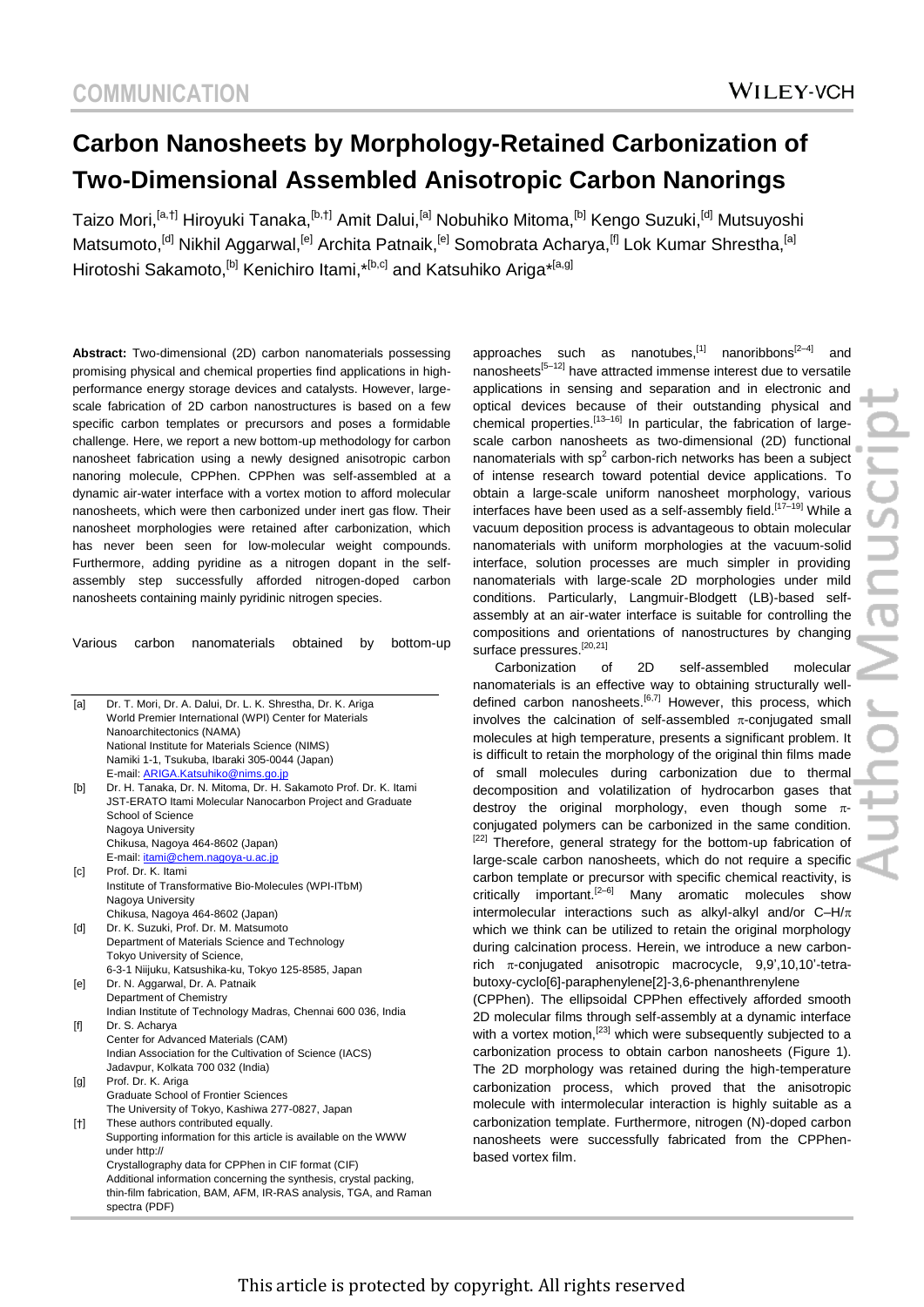

**Figure 1.** Schematic illustration of the fabrication of large-scale uniform carbon nanosheets. Chemical structure of CPPhen, illustrations of key steps in the fabrication of carbon nanosheets by the vortex LB technique (Step 1: The chloroform solution of CPPhen is placed dropwise and spread onto a water subphase with vortex motion; Step 2: After stirring was stopped, the system is left to stand to evaporate the remaining solvent to obtain a thin film on the water surface; Step 3: The film is transferred onto a substrate), and the subsequent carbonization process of the CPPhen-based thin film at high temperatures under nitrogen flow (Step 4).

CPPhen was designed to have an anisotropic molecular symmetry, which would promote an anisotropically oriented 2D molecular assembly at an air-water interface (Figure 1). The phenanthrene units in CPPhen can be expected to work as a core of a graphitization during the high-temperature carbonization process because of the higher thermal stability than those of the *p*-phenylene units.[6] The ellipsoidal macrocyclic structure is expected not to exhibit strong interactions as highly planar molecules form, such as  $\pi$ - $\pi$ stacking leading to crystalline columnar structures.<sup>[24]</sup> In addition, the *n*-butoxy side chains are expected to show strong repulsion against the water surface due to their hydrophobic character, as well as intermolecular alkyl-alkyl interactions. These structural features can be confirmed in the single-crystal X-ray structure (Supporting Information, Figure S1).

A dynamic air-water interface provides extra force to the substance on the interface, which can be utilized to control the orientation and morphology of 2D nanostructures.<sup>[25-28]</sup> Our recently developed vortex LB technique employs a dynamic airwater interface with a vortex motion induced by the flow of a centrifugal rotation.<sup>[17]</sup> To weaken the strong aggregation tendency of CPPhen and spread the molecules uniformly on the air-water interface, we attempted thin-film fabrication using the vortex LB technique (Supporting Information). When the CPPhen solution in chloroform (200  $\mu$ M; 50  $\mu$ L) was spread onto the water subphase at 25 °C under a dynamic stirring condition with 100 rpm stirring speed and 2 min stirring time, the resulting vortex LB film transferred onto a silicon substrate showed a uniform and flat nanostructure with thickness as large as 10 nm and width over several tens of micrometer (Figure 2a). In addition, the vortex LB film possessed mesopores with an average diameter of about 40 nm within the 2D uniform morphology (Figure 2b). Transmission electron microscopy (TEM) images of the directly transferred vortex LB film onto a

TEM grid revealed that the pores are extended through the film (Figure 2c).



**Figure 2.** Characterization of CPPhen-based vortex LB thin films. (a) AFM image of the CPPhen-based vortex LB film on a Si substrate with a crosssection profile along the dotted line. (b) High-magnification AFM image of CPPhen film showing a mesoporous structure. (c) TEM image of the vortex LB film transferred onto a carbon-coated copper grid. The pores are seen as white dots. Inset shows a high-magnification TEM image of a single pore with diameter of about 40 nm. The carbon mesh of the TEM grid can be observed through the pores. (d–f) AFM images of the obtained objects fabricated from a mixture of *p*-terphenyl and phenanthrene derivative (d), [10]CPP (e), and C<sub>60</sub> (f).

The use of CPPhen template proved important to attaining the uniform 2D morphology. When other  $\pi$ -conjugated compounds including components of CPPhen, highly symmetric carbon nanoring ([10]cycloparaphenylene, [10]CPP), and fullerene  $(C_{60})$  were used for the vortex LB assembly in the same condition as that of CPPhen, 2D uniform morphology was not observed (Figure 2d–f and S3 in Supporting Information). These results show that the anisotropic macrocyclic structure and alkyl chains of CPPhen effectively afford suitable intermolecular interactions to form a thin-film assembly at the vortical air-water interface.

Based on the AFM observations with additional spectroscopic and diffraction measurements (Supporting Information, Figure S4, S9 and S10), a mechanism for the vortex-induced thin film formation by the vortex LB technique can be anticipated (Supporting Information, Figure S11). The thickness of ca. 10 nm, shown in Figure 2a, indicates that five molecular layers are stacked in the tandem nanostructure. During domain aggregation, some defects are generated among the domain units, in which the solvent is trapped. Evaporation of the chloroform solvent from the defects affords mesoporous nanostructure. The macrocyclic structure of CPPhen can also serve as a cavity for solvent trapping,<sup>[29]</sup> but it is too small (subnanometer size) to be observed in the AFM images.

As a result, both the ellipsoidal macrocyclic structure and hydrophobic character of CPPhen fully cooperated to form the assembled domain nanostructures with almost perpendicular orientations of CPPhen to the water surface (Supporting Information, Figure S11c). The vortical air-water interface largely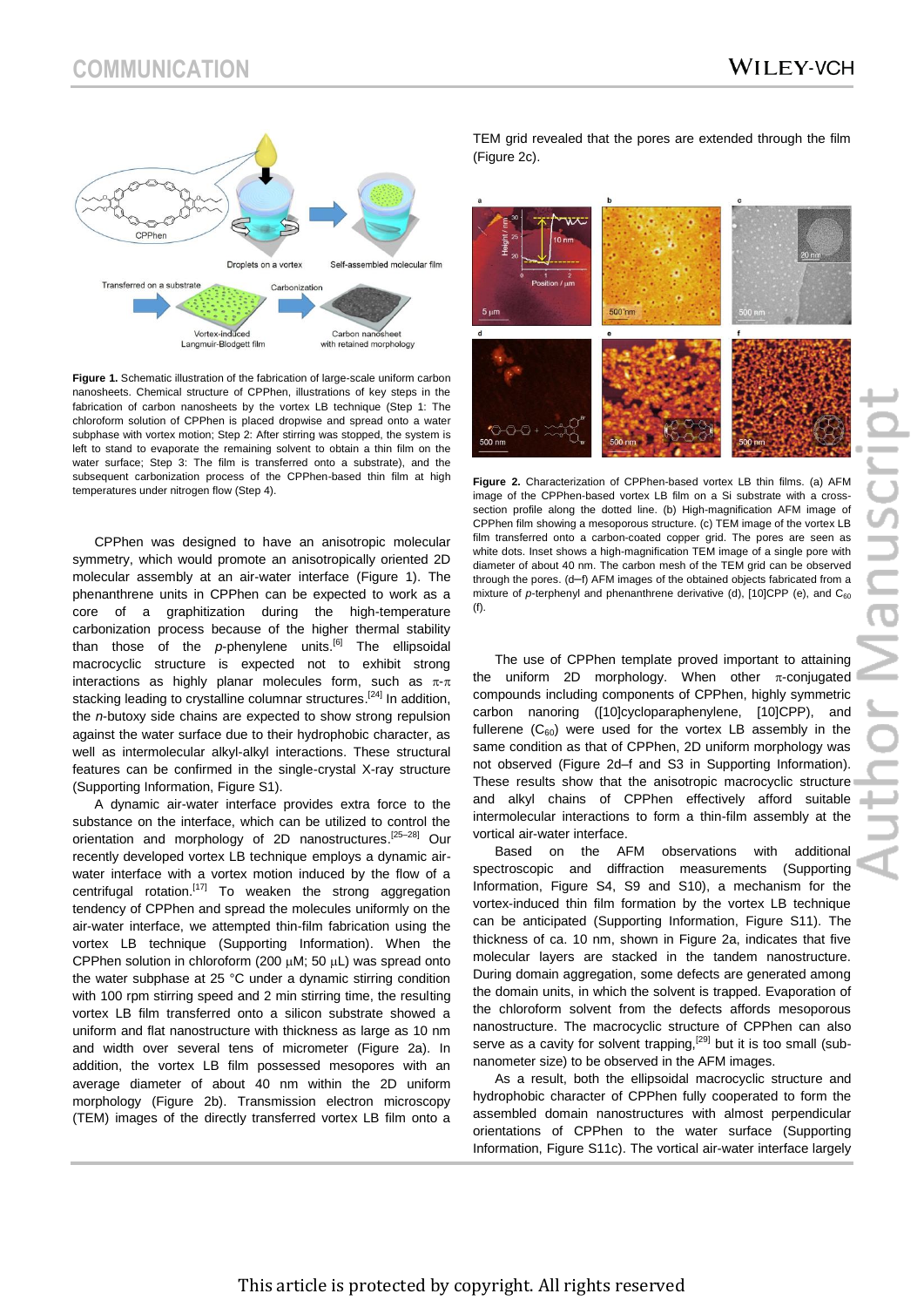contributed to the formation of a large-scale uniform thin film of CPPhen without immediate aggregation. Although a full understanding of the structure-property relationship of CPPhenbased thin film formation requires further extensive investigation, the unique anisotropic molecular conformation and orientation of CPPhen most likely led to the formation of the domain nanostructures.

The carbonization of CPPhen-based vortex LB films on Si substrates was examined by heat treatments at 850 °C for 3 h under  $N_2$  gas flow, resulting in large-scale carbon nanosheets (Figure 3a). Surprisingly, the mesoporous morphology observed for the vortex LB films was retained even after the carbonization process (Figure 3c). The thicknesses of the carbonized films remained unchanged (ca. 10 nm), while the pore diameters were  $20 \sim 30$  nm, that is, slightly smaller than those of the pristine CPPhen-based vortex LB films. The high-resolution (HR) TEM image of the carbonized nanosheet object shows a typical turbostratic carbon structure, in which curved carbon atom layers were randomly stacked. The distance between the carbon atom layers was ca. 0.36 nm, close to the interplanar spacing of graphite (Figure 3b), which guarantees some graphitic characters for the carbon nanosheet, as observed from the enhancement in electrical conductivity (Figure 3d). The conductivity was calculated as  $1.98 \times 10^3$  S/m.

Although the morphology-retaining carbonization of  $\pi$ conjugated polymeric materials preprocessed by iodine doping has already reported,<sup>[30]</sup> this is the first example of preparation of a uniform carbon nanosheet from the 2D molecular assembly of a low-molecular weight  $\pi$ -conjugated molecule. We surmise that this morphology retention is due to the suitable intermolecular interactions between the CPPhen molecules such as alkyl-alkyl and  $C-H/\pi$  interactions, which kept the carbonaceous constituent of CPPhen bound together in the vortex LB films even during thermal decomposition and volatilization of hydrocarbon gases. From the viewpoint of the molecular design of CPPhen, we considered that the thermally stable phenanthrene units largely contributed to the graphitization and subsequent morphology-retaining carbonization. Thus, largescale uniform carbon nanosheets were obtained, retaining the original morphology of the vortex LB films.



**Figure 3.** Characterization of carbon nanosheets. (a) TEM image of carbon nanosheet prepared by the carbonization of CPPhen-based vortex LB film at 850 °C for 3 h under  $N_2$  gas flow. (b) HR-TEM image of carbon nanosheet exhibiting a turbostastic carbon structure with a distance of  $0.36 \pm 0.02$  nm between the carbon layers. (c) AFM image of carbon nanosheet with mesoporous structure. (d) *I*-*V* characteristics of CPPhen-based vortex LB film (red line) and the carbon nanosheet prepared by carbonization at 850 °C (blue line).

N-doped carbon nanosheets were easily fabricated through the vortex LB technique and the subsequent carbonization process (Figure 4, details in Supporting Information). Pyridine was used as the N dopant and mixed in the CPPhen solution for the vortex LB assembly with a molar ratio, CPPhen/pyridine  $=$ 5:1, affording a N-doped molecular nanosheet. Then the Ndoped nanosheet was carbonized in the same way as that of the non-doped one. The versatility allowing facile modification is an advantage of the LB technique involving air-water interfaces.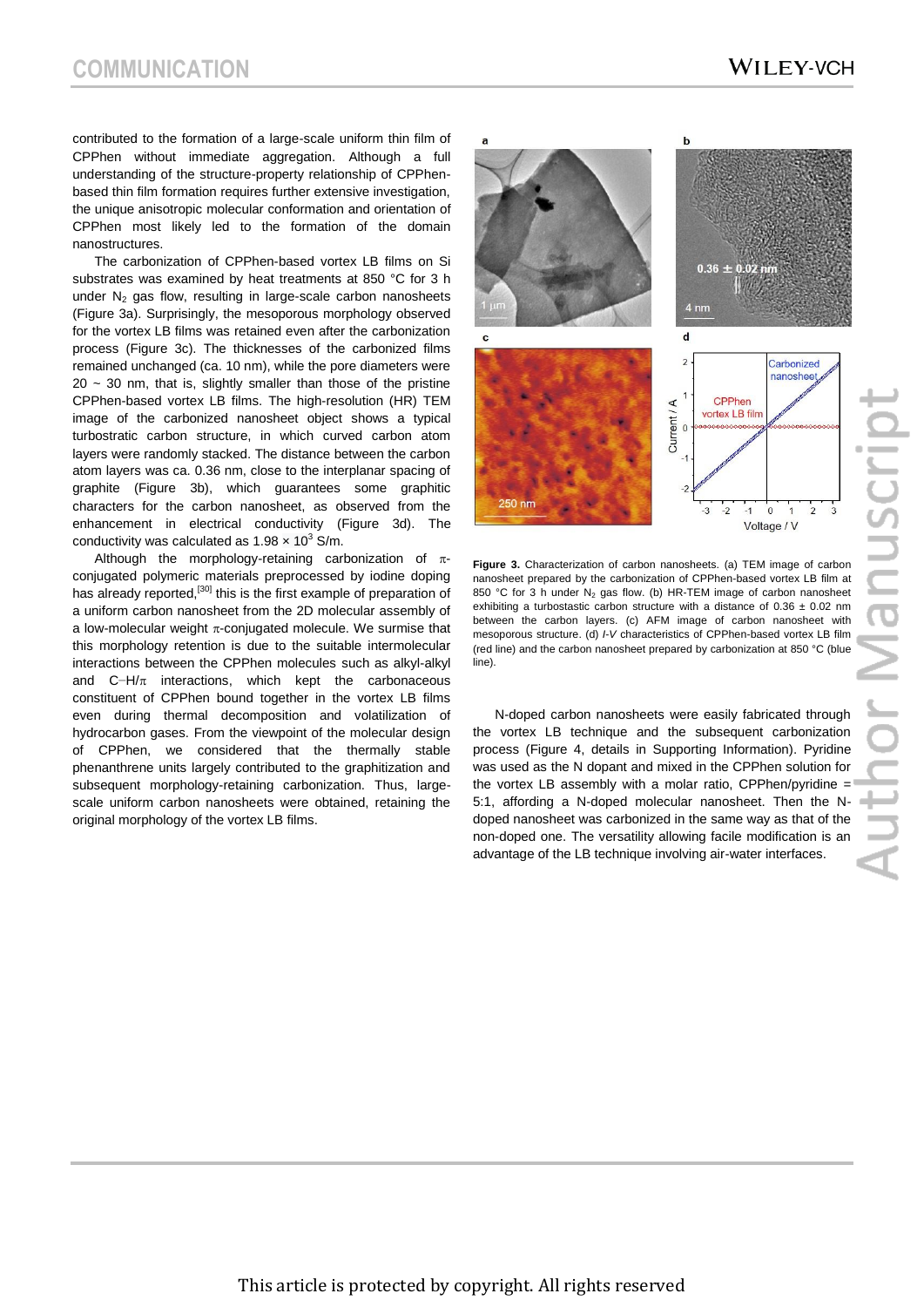

**Figure 4.** Characterization of N-doped carbon nanosheets. (a) AFM image of N-doped carbon nanosheet fabricated at 850 °C. Inset shows the crosssection profile along the white line. (b) HR-TEM image of N-doped carbon nanosheet exhibiting a distance of  $0.35 \pm 0.02$  nm between the carbon layers. (c) XPS N 1s core level spectra of CPPhen-based vortex LB film including pyridine molecules (lower) and N-doped carbon nanosheet fabricated at 850 °C (upper). The deconvoluted peaks at around 399 and 400 eV indicate the existence of both pyridinic (green line) and pyrrolinic (red line) nitrogen species in the carbon nanosheet. (d) *I*-*V* characteristics of carbon nanosheets with and without N-doping.

The N-doped carbon nanosheet showed uniform distributions of oxygen, carbon, and nitrogen throughout the nanosheet, revealed by TEM-energy dispersive X-ray spectrometry (TEM-EDX) elemental mapping (Supporting Information, Figure S14). Surprisingly, the nitrogen species remained in the carbonized product even after calcination at 850 °C, although the boiling point of pyridine is 116 °C. The nitrogen and oxygen contents in the N-doped carbon nanosheet were calculated to be 6.0 and 1.0%, respectively, by the corrected analysis of the EDX spectrum. X-ray photoelectron spectroscopy (XPS) measurements revealed that the nitrogen species in the N-doped carbon nanosheet were mainly pyridinic with a small fraction of pyrrolinic ones, as calculated by the deconvolution of the combined nitrogen peak at around 399 eV (Figure 4c and S15 in Supporting Information). The majority of residual oxygen species indicates aromatic C-O groups (around 533 eV) after the carbonization. The remarkably high N-doping amount in the obtained carbon nanosheets (~6.0 %) can be explained by assuming that the dopant pyridine molecules are efficiently trapped into the cavity of each CPPhen macrocycle or in the interstices of the packed CPPhen molecules in the assembled tandem nanostructures, even at temperatures over its boiling point. The electrical conductivity of the N-doped carbon nanosheet (8.34  $\times$  10<sup>3</sup> S/m) was better than that of the pristine one (Figure 4d), which should originate from the effect of N doping.

In summary, we have demonstrated a new remarkably easy method for the bottom-up fabrication of large-scale uniform carbon nanosheets by 2D molecular assembly of an anisotropic macrocyclic molecule, CPPhen, at the vortical air-water interface and subsequent carbonization. Due to the properly designed intermolecular interactions of CPPhen and the extra assembling force induced by the vortex motion, uniform 2D molecular assemblies and morphology-retaining carbonization have been realized. This is the first example of 2D morphology-retaining carbonization of a molecular assembly with a low-molecular weight  $\pi$ -conjugated molecule, affording a new type of carbon nanomaterial without the aid of traditional polymeric carbon-rich precursors. We have confirmed that some other CPPhen type molecules with ellipsoidal ring structures and alkoxy chains afford smooth molecular films, exemplifying our molecular design is reasonable. Investigations of these molecular films are to be further investigated for carbonization. Easy fabrication of N-doped carbon nanosheets was realized just by adding pyridine as a dopant into the CPPhen solution and the subsequent carbonization. The amount of pyridinic nitrogen species doped in the 2D nanosheets was unexpectedly high, which would allow the utilization of N-doped carbon nanosheets as highly efficient catalysts for oxygen-reduction reactions for high-performance fuel cells.<sup>[31-34]</sup>

#### **Acknowledgements**

This work was partially supported by the ERATO program of JST (K.I.) (grant number: JPMJER1302), JSPS KAKENHI (16H07436, JP16H06518 (Coordination Asymmetry)), and CREST (JPMJCR1665). We thank T. Matsumoto (Kyusyu University) for the single-crystal X-ray diffraction measurement and K. Oyama (Nagoya University) for mass spectrometry analyses. ITbM is supported by the World Premier International Research Center Initiative (WPI), Japan.

**ORCID:** Kenichiro Itami: 0000-0001-5227-7894

**Keywords:** Nanosheet • carbon nanoring • LB film fabrication • self-assembly • nitrogen doping

- [1] J. R. Sanchez-Valencia, T. Dienel, O. Gröning, I. Shorubalko, A. Mueller, M. Jansen, K. Amsharov, P. Ruffieux, R. Fasel, *Nature* **2014**, *512*, 61–64.
- [2] J. Cai, P. Ruffieux, R. Jaafar, M. Bieri, T. Braun, S. Blankenburg, M. Muoth, A. P. Seitsonen, M. Saleh, X. Feng, K. Müllen, R. Fasel, *Nature* **2010**, *466*, 470–473.
- [3] A. Narita, X. Feng, Y. Hernandez, S. A. Jensen, M. Bonn, H. Yang, I. A. Verzhbitskiy, C. Casiraghi, M. R. Hansen, A. H. R. Koch, G. Fytas, O. Ivasenko, B. Li, K. S. Mali, T. Balandina, S. Mahesh, S. D. Feyter, K. Müllen, *Nat. Chem.* **2014**, *6*, 126–132.
- [4] P. Ruffieux, S. Wang, B. Yang, C. Sanchez-Sanchez, J. Liu, T. Dienel, L. Talirz, P. Shinde, C. A. Pignedoli, D. Passerone, T. Dumslaff, X. Feng, K. Müllen, R. Fasel, *Nature* **2016**, *531*, 489–492.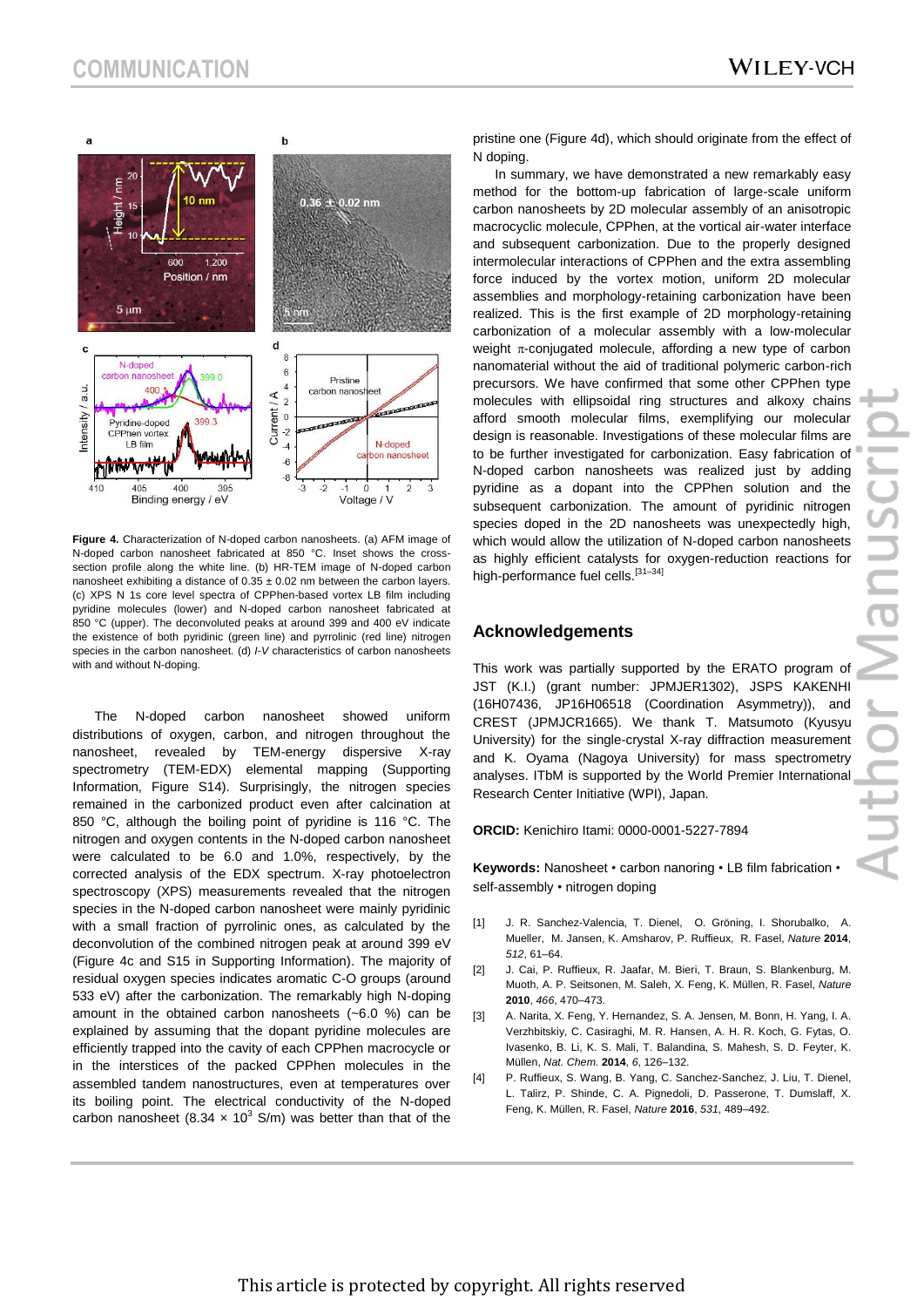- [5] M. Bieri, M. Treier, J. Cai, K. Aït-Mansour, P. Ruffieux, O. Gröning, P. Gröning, M. Kastler, R. Rieger, X. Feng, K. Müllen, R. Fasel, *Chem. Commun.* **2009**, *45*, 6919–6921.
- [6] P. Angelova, H. Vieker, N.-E. Weber, D. Matei, O. Reimer, I. Meier, S. Kurasch, J. Biskupek, D. Lorbach, K. Wunderlich, L. Chen, A. Terfort, M. Klapper, K. Müllen, U. Kaiser, A. Gölzhäuser, A. Turchanin, *ACS Nano* **2013**, *7*, 6489–6497.
- [7] D. G. Matei, N.-E. Weber, S. Kurasch, S. Wundrack, M. Woszczyna, M. Grothe, T. Weimann, F. Ahlers, R. Stosch, U. Kaiser, A. Turchanin, *Adv. Mater.* **2013**, *25*, 4146–4151.
- [8] S. Schrettl, C. Stefaniu, C. Schwieger, G. Pasche, E. Oveisi, Y. Fontana, A. F. Morral, J. Reguera, R. Petraglia, C. Corminboeuf, G. Brezesinski, H. Frauenrath, *Nat. Chem.* **2014**, *6*, 468–476.
- [9] C. H. A. Wonga, M. Pumera, *Phys. Chem. Chem. Phys.* **2013**, *15*, 7755–7759.
- [10] A. Ambrosi, C. K. Chua, A. Bonanni, M. Pumera, *Chem. Rev.* **2014**, *114*, 7150–7188.
- [11] N. Raghavana, S. Thangavela, G. Venugopal, *Appl.Mater.Today* **2017**, *7*, 246–254.
- [12] A. B.Bourlinos, V. Georgakilas, V. Mouselimis, A. Kouloumpis. E. Mouzourakis, A. Koutsioukis, M.-K. Antoniou, D. Gournis, M. A. Karakassides, Y. Deligiannakis, V. Urbanova, K. Cepe, A. Bakandritsos, R. Zboril, *Appl. Mater. Today* **2017**, *9*, 71–76.
- [13] H. Zhang, *ACS Nano* **2015**, *9*, 9451–9469.
- [14] J. Wan, S. D. Lacey, J. Dai, W. Bao, M. S. Fuhrer, L. Hu, *Chem. Soc. Rev.* **2016**, *45*, 6742–6765.
- [15] C. Tan, X. Cao, X.-J. Wu, Q. He, J. Yang, X. Zhang, J. Chen, W. Zhao, S. Han, G.-H. Nam, M. Sindoro, H. Zhang, *Chem. Rev.* **2017**, *117*, 6225–6331.
- [16] A. H. Khan, S. Ghosh, B. Pradhan, A. Dalui, L. K. Shrestha, S. Acharya, K. Ariga, *Bull. Chem. Soc. Jpn.* **2017**, *90*, 627–648.
- [17] K. Ariga, T. Mori, J. P. Hill, *Langmuir* **2013**, *29*, 8459–8471.
- [18] K. Ariga, V. Malgras, Q. Ji, M. B. Zakaria, Y. Yamauchi, *Coord. Chem. Rev.* **2016**, *320–321*, 139–152.
- [19] K. Ariga, T. Mori, W. Nakanishi, J. P. Hill, *Phys. Chem. Chem. Phys.* **2017**, *19*, 23658–23676.
- [20] T. Mori, K. Sakakibara, H. Endo, M. Akada, K. Okamoto, A. Shundo, M. V. Lee, Q. Ji, T. Fujisawa, K. Oka, M. Matsumoto, H. Sakai, M. Abe, J. P. Hill, K. Ariga, *Langmuir* **2013**, *29*, 7239–7248.
- [21] K. Sakakibara, P. Chithra, B. Das, T. Mori, M. Akada, J. Labuta, T. Tsuruoka, S. Maji, S. Furumi, L. K. Shrestha, J. P. Hill, S. Acharya, K. Ariga, A. Ajayaghosh, *J. Am. Chem. Soc.* **2014**, *136*, 8548–8551.
- [22] V. Malgras, Q. Ji, Y. Kamachi, T. Mori, F.-K. Shieh, K. C.-W. Wu, K. Ariga, Y. Yamauchi, *Bull. Chem. Soc. Jpn.* **2015**, *88*, 1171–1200.
- [23] V. Krishnan, Y. Kasuya, Q. Ji, M. Sathish, L. K. Shrestha, S. Ishihara, K. Minami, H. Morita, T. Yamazaki, N. Hanagata, K. Miyazawa, S. Acharya, W. Nakanishi, J. P. Hill, K. Ariga, *ACS Appl. Mater. Interfaces* **2015**, *7*, 15667–15673.
- [24] X. Feng, V. Marcon, W. Pisula, M. R. Hansen, J. Kirkpatrick, F. Grozema, D. Andrienko, K. Kremer, K. Müllen, *Nat. Mater.* **2009**, *8*, 421–426.
- [25] K. Ariga, T. Mori, J. P. Hill, *Adv. Mater.* **2012**, *24*, 158–176.
- [26] K. Ariga, S. Ishihara, H. Izawa, H. Xia, J. P. Hill, *Phys. Chem. Chem. Phys.* **2011**, *13*, 4802–4811.
- [27] K. Ariga, T. Mori, S. Ishihara, K. Kawakami, J. P. Hill, *Chem. Mater.* **2014**, *26*, 519–532.
- [28] K. Ariga, Y. Yamauchi, T. Mori, J. P. Hill, *Adv. Mater.* **2013**, *25*, 6477– 6512.
- [29] K. B. Burke, W. J. Belcher, L. Thomsen, B. Watts, C. R. McNeill, H. Ade, P. C. Dastoor, *Macromolecules* **2009**, *42*, 3098–3103.
- [30] S. Matsushita, M. Kyotani, K. Akagi, *J. Am. Chem. Soc*. **2011**, *133*, 17977-17992.
- [31] J. Diao, H. Liu, J. Wang, Z. Feng, T. Chen, C. Miao, W. Yang, D. S. Su, *Chem. Commun.* **2015**, *51*, 3423–3425.
- [32] C. Tang, H. -F. Wang, X. Chen, B.-Q. Li, T. -Z. Hou, B. Zhang, Q. Zhang, M. -M. Titirici, F. Wei, *Adv. Mater.* **2016**, *28*, 6845–6851.
- [33] C. Su, M. Acik, K. Takai, J. Lu, S.-J. Hao, Y. Zheng, P. Wu, Q. Bao, T. Enoki, Y. J. Chabal, K. P. Loh, *Nat. Commun.* **2012**, *3*, 1298.
- [34] J. Bai, X. Zhong, S. Jiang, Y. Huang, X. Duan, *Nat. Nanotech.* **2010**, *5*, 190–194.